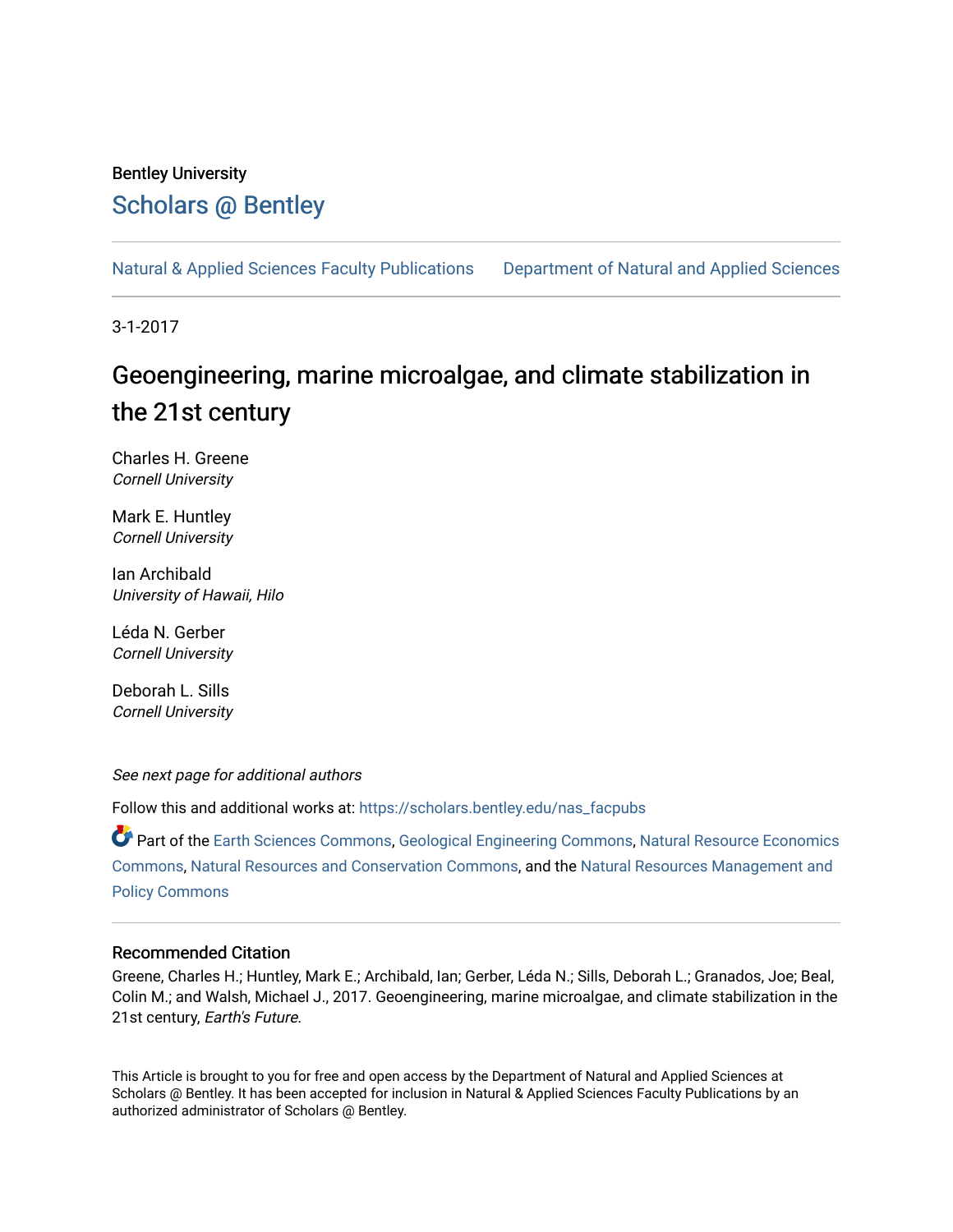# Authors

Charles H. Greene, Mark E. Huntley, Ian Archibald, Léda N. Gerber, Deborah L. Sills, Joe Granados, Colin M. Beal, and Michael J. Walsh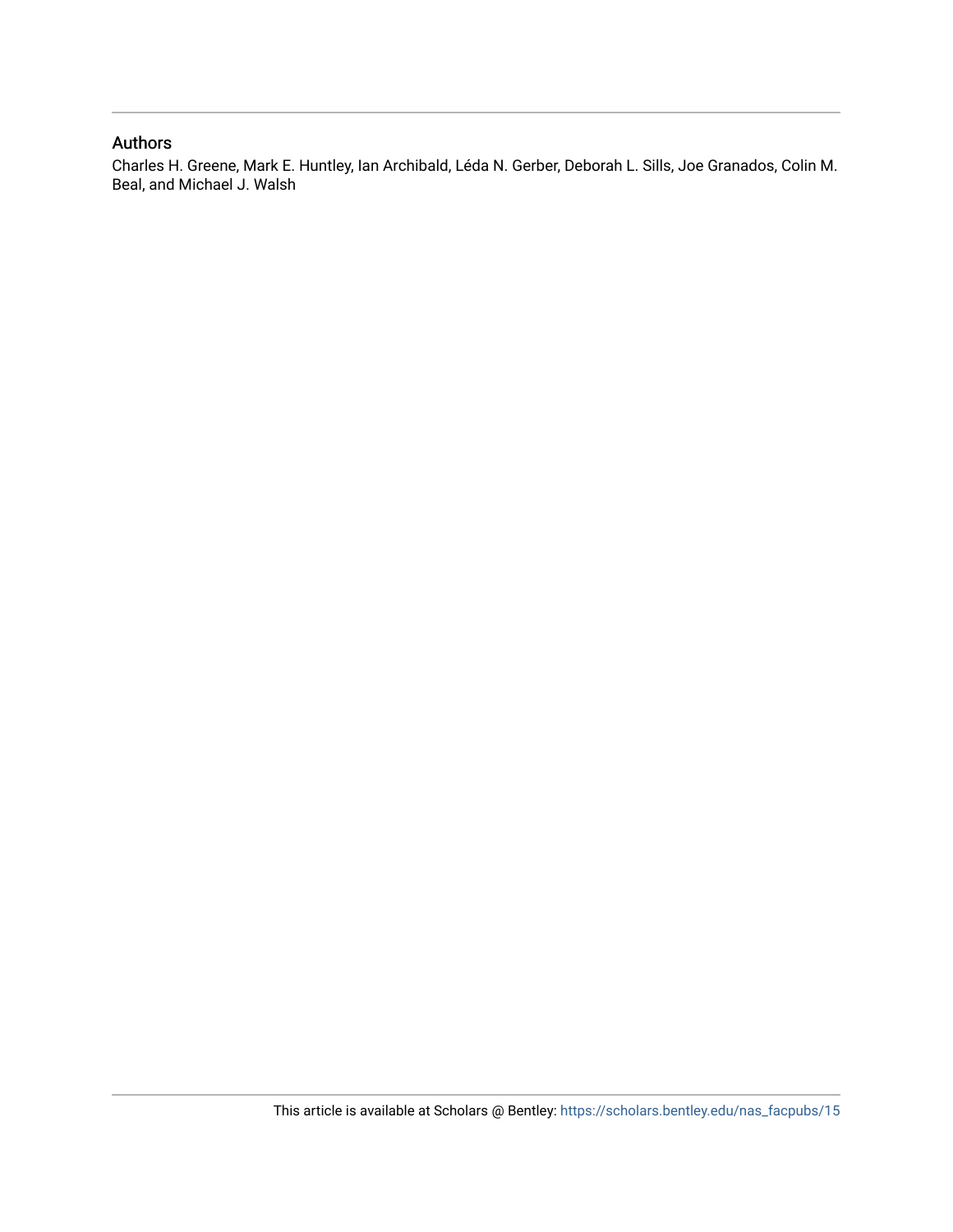# **@AGUPUBLICATIONS**

# **[Earth's Future](http://onlinelibrary.wiley.com/journal/10.1002/%28ISSN%292328-4277)**

# **COMMENTARY**

[10.1002/2016EF000486](http://dx.doi.org/10.1002/2016EF000486)

#### **Key Points:**

- Industrial microalgae cultivation offers many advantages to help society achieve its climate stabilization targets.
- Microalgae-derived biopetroleum products can contribute to mitigating and reversing effects of CO<sub>2</sub> emissions.
- Microalgae cultivation can play important indirect role in reducing  $CO<sub>2</sub>$  emissions by displacing conventional agriculture.

#### **Corresponding author:**

C. H. Greene, chg2@cornell.edu

#### **Citation:**

Greene, C. H., M. E. Huntley, I. Archibald, L. N. Gerber, D. L. Sills, J. Granados, C. M. Beal, and M. J. Walsh (2017), Geoengineering, marine microalgae, and climate stabilization in the 21st century, Earth's Future, 5, 278–284, doi[:10.1002/2016EF000486.](http://dx.doi.org/info:doi/10.1002/2016EF000486)

Received 24 OCT 2016 Accepted 13 FEB 2017 Accepted article online 1 MAR 2017 Published online 21 MAR 2017

#### © 2017 The Authors.

This is an open access article under the terms of the Creative Commons Attribution-NonCommercial-NoDerivs License, which permits use and distribution in any medium, provided the original work is properly cited, the use is non-commercial and no modifications or adaptations are made.

# **Geoengineering, marine microalgae, and climate stabilization in the 21st century**

**Charles H. Greene1,2, Mark E. Huntley2,3, Ian Archibald2,4, Léda N. Gerber1,2, Deborah L. Sills1,5, Joe Granados2 , Colin M. Beal2,6, and Michael J. Walsh7**

<sup>1</sup>Department of Earth and Atmospheric Sciences, Cornell University, Ithaca, New York, USA, <sup>2</sup>Pacific Aquaculture & Coastal Resources Center, University of Hawaii, Hilo, Hawaii, USA, 3Department of Biological and Environmental Engineering, Cornell University, Ithaca, New York, USA, <sup>4</sup>Cinglas Ltd., Chester, UK, <sup>5</sup>Department of Civil and Environmental Engineering, Bucknell University, Lewisburg, Pennsylvania, USA, <sup>6</sup>B&D Engineering and Consulting LLC, Lander, Wyoming, USA, 7Center for Integration of Science & Industry, Bentley University, Waltham, Massachusetts, USA

AR ANTE

**Abstract** Society has set ambitious targets for stabilizing mean global temperature. To attain these targets, it will have to reduce  $CO<sub>2</sub>$  emissions to near zero by mid-century and subsequently remove  $CO<sub>2</sub>$  from the atmosphere during the latter half of the century. There is a recognized need to develop technologies for CO<sub>2</sub> removal; however, attempts to develop direct air-capture systems have faced both energetic and financial constraints. Recently, BioEnergy with Carbon Capture and Storage (BECCS) has emerged as a leading candidate for removing CO<sub>2</sub> from the atmosphere. However, BECCS can have negative consequences on land, nutrient, and water use as well as biodiversity and food production. Here, we describe an alternative approach based on the large-scale industrial production of marine microalgae. When cultivated with proper attention to power, carbon, and nutrient sources, microalgae can be processed to produce a variety of biopetroleum products, including carbon-neutral biofuels for the transportation sector and long-lived, potentially carbon-negative construction materials for the built environment. In addition to these direct roles in mitigating and potentially reversing the effects of fossil CO<sub>2</sub> emissions, microalgae can also play an important indirect role. As microalgae exhibit much higher primary production rates than terrestrial plants, they require much less land area to produce an equivalent amount of bioenergy and/or food. On a global scale, the avoided emissions resulting from displacement of conventional agriculture may exceed the benefits of microalgae biofuels in achieving the climate stabilization goals.

### **1. Introduction: The Challenge of Attaining the COP21 Climate Targets Set in Paris**

Since its inception in 1988, the Intergovernmental Panel on Climate Change (IPCC) has made considerable progress in determining what actions must be taken to avoid dangerous anthropogenic interference with the climate system [United Nations Framework Convention on Climate Change (UNFCCC), 1992]. Based on the findings of the IPCC's Fifth Assessment Report [IPCC, 2013], 195 nations agreed at the 21st Conference of the Parties to the UNFCCC (COP21) in Paris to limit the increase in mean global temperature to no more than 2∘C relative to preindustrial levels and to pursue additional efforts to limit the increase to below 1.5∘C [United Nations Framework Convention on Climate Change (UNFCCC), 2015]. The COP21 climate agreement was a remarkable political accomplishment, setting targets that are ambitious, but both necessary and attainable in preventing dangerous climate disruptions [Schellnhuber et al., 2016].

In terms of necessity, a 2∘C upper limit was set with the intention of preventing society from leaving the relatively safe operating space that human civilization evolved in during the Holocene epoch [Rockstrom et al., 2009]. Not far in excess of a 2∘C increase, the Earth system becomes vulnerable to nonlinear and potentially irreversible disruptions to several of its important tipping elements [Lenton et al., 2008], including complete loss of Arctic summer sea ice as well as deglaciations of the Greenland ice sheet, West Antarctic Ice Sheet, and a majority of the world's alpine glaciers [Lenton, 2012; Schellnhuber et al., 2016]. The subsequent rise in sea level due to these deglaciations would threaten the survival of many coastal cities and island nations, while climate-induced droughts, floods, and extreme weather regimes would jeopardize global food security and biodiversity [Hansen et al., 2016; Schellnhuber et al., 2016]. Even at the lower-limit goal of a 1.5∘C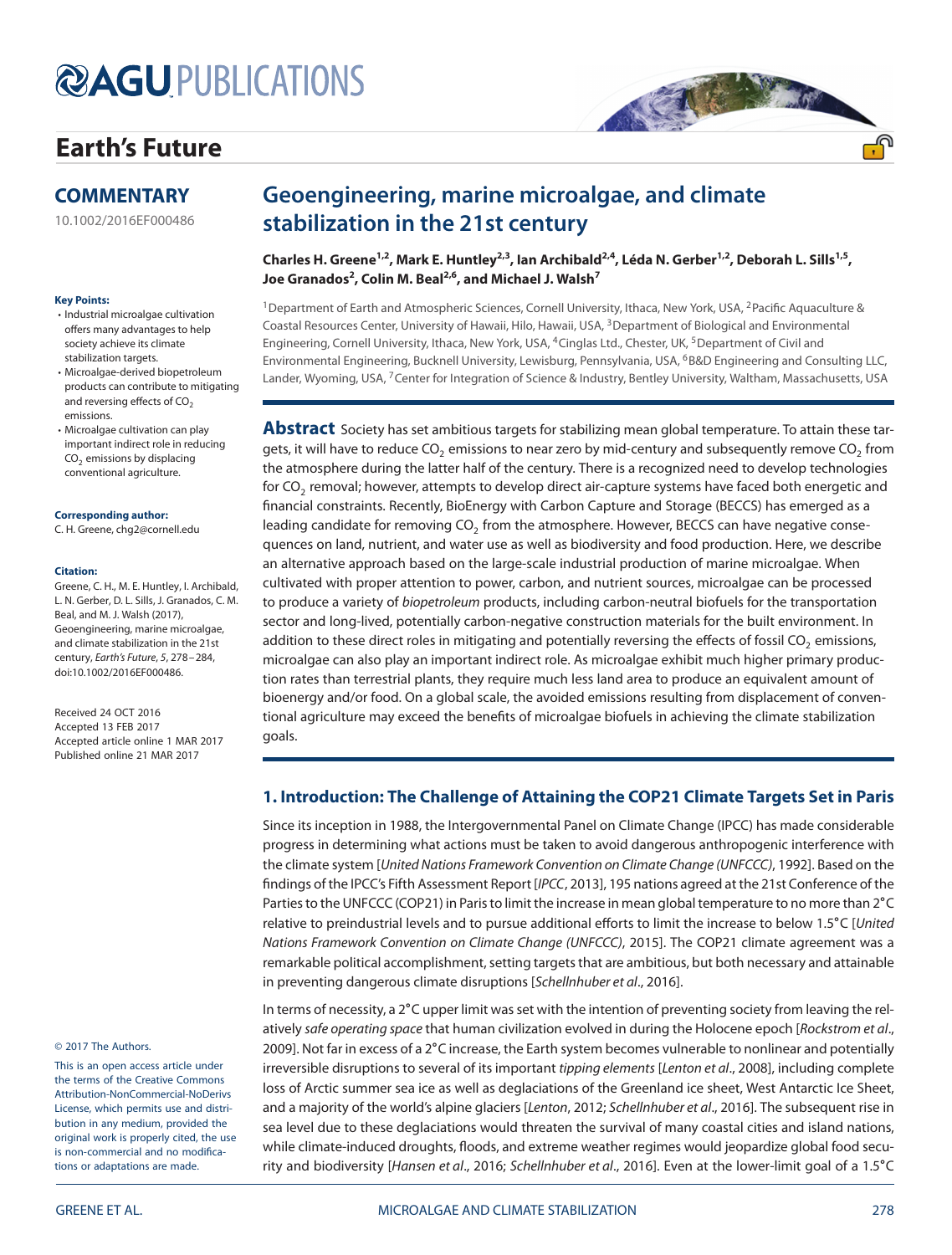temperature increase, significant climate change impacts are projected, including a *>*1-m rise in peak sea level [Hansen et al., 2016; Schellnhuber et al., 2016].

In terms of attainability, some policy analysts view the climate goals agreed upon at COP21 as more aspirational than realistic, while others have claimed them to be completely unachievable [Victor and Kennel, 2014; Geden, 2015; Boucher et al., 2016]. We believe that these goals are attainable; however, achieving them will severely constrain the amount of CO<sub>2</sub> that can be emitted [Allen et al., 2009; Meinshausen et al., 2009] as well as the amount of fossil fuel reserves that can be burned [McGlade and Ekins, 2015; International Energy Agency (IEA), 2016] during the remainder of this century. In fact, it has become increasingly clear since the IPCC's Fourth Assessment Report [IPCC, 2007] that society will only be able to limit an increase in global mean temperature to 2°C or less by reducing CO<sub>2</sub> emissions to near zero by mid-century and subsequently achieving negative emissions during the latter half of the century [Greene et al., 2010a, 2010b; IPCC, 2013; Edenhofer et al., 2014; Rogelj et al., 2015].

In most discussions to date, geoengineering technologies have fallen into two general categories: solar radiation management (SRM) and carbon dioxide removal (CDR) [Royal Society, 2009; this issue]. SRM is the more controversial of the two, being a climate-intervention approach that alters the Earth's radiation budget to counterbalance the warming effect of greenhouse gases. In contrast, CDR is less controversial, being a remediation approach that directly reduces atmospheric  $CO<sub>2</sub>$  concentration to lower levels. While SRM technologies may prevent greenhouse warming from exceeding the temperature limits agreed upon in Paris, CDR technologies offer a more comprehensive solution to stabilize the Earth's climate system. It is for this reason that we focus only on CDR and related technologies in this article.

### **2. Carbon Dioxide Removal**

Technologies associated with CDR are frequently discounted because of "the technical challenges and large uncertainties surrounding [their large-scale] deployment" [Royal Society, 2009]. This is an unfortunate perspective because, although CDR technologies may take longer to deploy globally, they offer a more comprehensive solution to the climate stabilization problem than SRM technologies. Many of the proposed CDR technologies can be viewed as extensions to the conventional mitigation technologies currently being explored for reducing  $CO<sub>2</sub>$  emissions into the atmosphere. Thus, the line between mitigation and remediation is becoming increasingly blurred.

The most commonly advocated CDR technology uses large-scale, direct air-capture (DAC) systems to remove CO<sub>2</sub> from the atmosphere for subsequent sequestration [Keith et al., 2006; Jones, 2009]. Such DAC systems share many similarities with the carbon capture and storage (CCS) technology being developed to remove CO<sub>2</sub> from the emission streams of coal- and gas-fired power plants. Both DAC and CCS technologies expose gas mixtures, either air or power plant emissions, to a sorbent material that selectively adsorbs CO<sub>2</sub>. The material is subsequently treated, chemically and/or thermally, to regenerate fresh sorbent and produce a concentrated stream of  $CO<sub>2</sub>$ , which can be stored or utilized industrially.

A common criticism of sorbent-based DAC systems is that they are prohibitively expensive due to the energetics involved in removing a very dilute gas (CO<sub>2</sub>: ~400 ppm) from air [American Physical Society (APS), 2011; House et al., 2011]. In principal, such systems require exposing large quantities of air to capture surfaces of sorbent material with large surface areas. Alternatively, capture surfaces with smaller surface areas can be used if the sorbent material is regenerated more frequently. Cost estimates for using DAC systems to remove CO<sub>2</sub> at ambient atmospheric concentrations range from <\$100/ton to >\$1000/ton [American] Physical Society (APS), 2011; Holmes and Keith, 2012].

### **3. BioEnergy With CCS**

It is against this backdrop of recognizing the need for CDR while facing the energetic and financial constraints on DAC systems that the concept of BioEnergy with carbon capture and storage (BECCS) emerged as a leading candidate for climate stabilization [Clarke et al., 2014; Edenhofer et al., 2014; Williamson, 2016]. Although the concept can be traced as far back as 1998 [Hickman, 2016], BECCS really gained traction after the release of Working Group III's contributions to the IPCC's Fifth Assessment Report [Clarke et al., 2014]. Lying within that blurry gray area between mitigation and geoengineering, BECCS offers several benefits.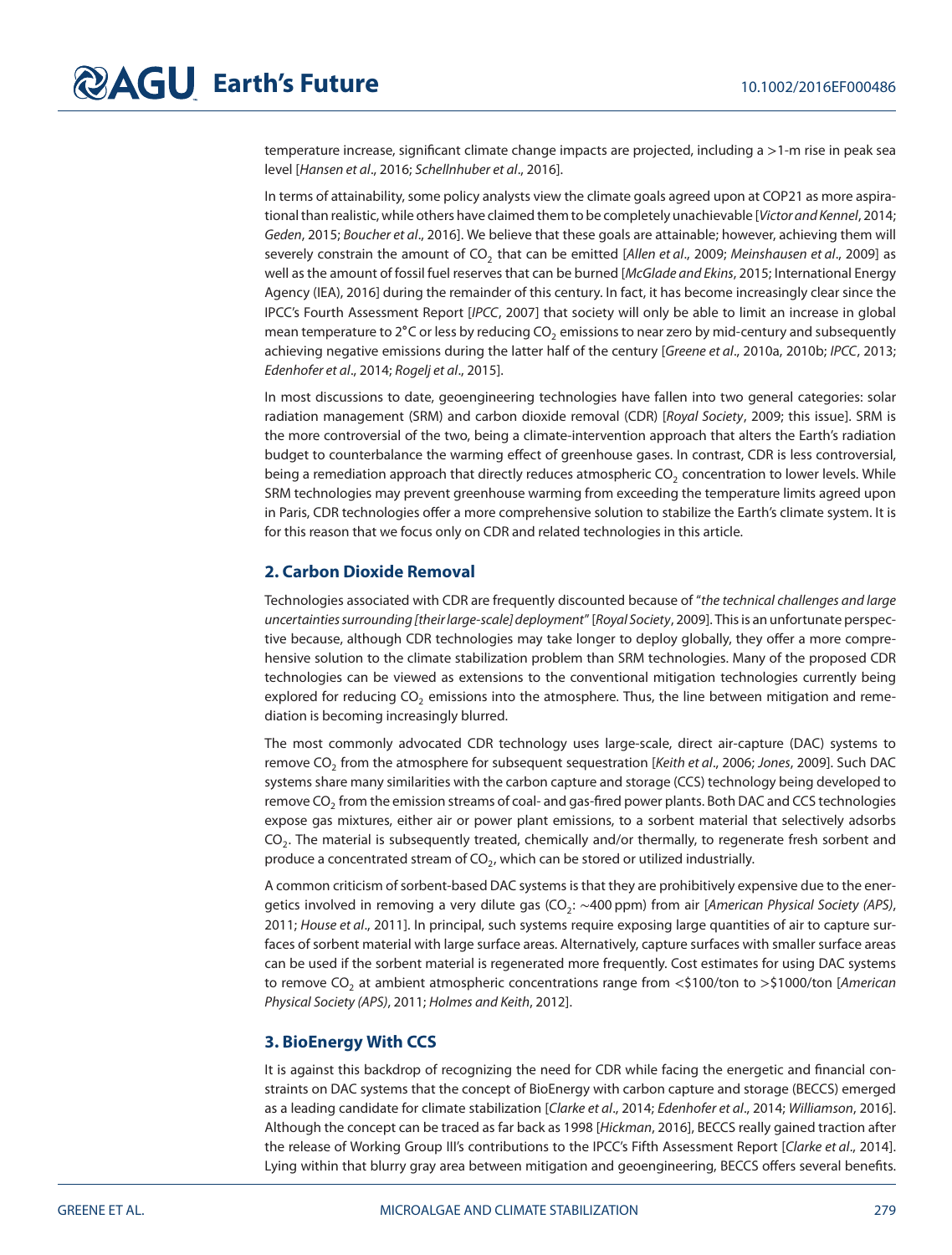First, it uses photosynthesis to capture  $CO<sub>2</sub>$  directly from the atmosphere while generating stored energy in the form of biomass. Then, when that biomass is burned in a power plant to generate more useful forms of energy, the CO<sub>2</sub> emissions can be captured and stored, yielding negative emissions. Unfortunately, nearly all studies conducted on BECCS to date have focused on only terrestrial sources of bioenergy (but see Lenton, 2014), and many have concluded that this approach can have negative consequences on land, nutrient, and water use as well as on biodiversity and food production [Searchinger et al., 2015; Smith et al., 2016]. In our opinion, the magnitude and scale of environmental changes associated with BECCS implemented on a global scale appear to be comparable to or greater than those associated with many of the proposed geoengineering technologies.

### **4. The Marine Microalgae Option**

In contrast to conventional BECCS based on terrestrial plant production, the large-scale production of marine microalgae from industrial facilities on land presents some interesting alternatives [Huntley et al., 2015; Department of Energy (DOE), 2016a; Efroymson et al., 2016]. Bioenergy production from marine microalgae can have positive impacts on climate and food security, while avoiding many of the negative environmental consequences associated with terrestrial plant-based BECCS [Lenton, 2014; Walsh et al., 2015, 2016; Greene et al., 2016].

Since microalgae exhibit primary production rates that are typically more than an order of magnitude higher than those of the most productive terrestrial plants [Huntley and Redalje, 2007], they can produce an equivalent amount of bioenergy and/or food in less than one tenth of the land area. By scaling up production numbers from demonstration-scale cultivation facilities, Greene et al. [2016] have shown that the current U.S. liquid fuel demand can be met by growing microalgae in an area just over half of the size of Texas (∼392,000 km2), while the current global liquid fuel demand can be met by growing microalgae in an area slightly less than three times the size of Texas (∼1.92 million km2). The coproduction of protein in algal nutritional products for animal and aqua feeds as well as direct human consumption is also substantial. From the same ~1.92 million km<sup>2</sup> needed to meet the current global liquid fuel demand, 2.4 gigatons of protein can be coproduced [Greene et al., 2016]. This corresponds to about 10 times the total annual global production of soy protein [United Nations Food and Agriculture Organization (UNFAO), 2016]. In addition to the potential significance of these nutritional coproducts to global food security, their high value will enable microalgae biofuels to become cost competitive with fossil fuels [Beal et al., 2015; Gerber et al., 2016]. Even using the current base-case, dry biomass productivity of 23  $g/m^2$ /day, the coproduction of aqua feeds can bring the cost of biocrude down to below the U.S. Department of Energy's near-term research target of \$5 per gallon gasoline equivalent (GGE) [Gerber et al., 2016]. Target scenarios that bring this cost down to below \$3 per GGE are anticipated for mature technologies by 2022 [Department of Energy (DOE), 2016c].

The large-scale production of bioenergy and/or food from 0 marine microalgae can also avoid many of the negative environmental consequences associated with an expansion of terrestrial agriculture [Greene et al., 2016]. First, by substantially reducing overall land requirements, the production of marine microalgae can be restricted to non-arable land, thus avoiding conflicts with agricultural food production. Second, because marine microalgae can be highly efficient in their use of nutrients, problems associated with fertilizer runoff and subsequent eutrophication of freshwater and marine ecosystems can be avoided. Finally, because the production of marine microalgae does not require freshwater, it does not have to compete with agriculture or other users for this valuable resource, which is often scarce in the arid subtropical environments most suitable for this industry.

In the context of climate change mitigation, the production of biofuels from marine microalgae can provide an important stabilization wedge [Pacala and Socolow, 2004] in reducing society's dependence on fossil fuels. Even assuming a transition to renewable sources of electricity and electrification of the light-vehicle fleet by mid-century [Electrification Coalition, 2010], energy-dense hydrocarbon fuels will still be needed to power heavy vehicles, shipping, and aviation in the transportation sector. The large-scale production of carbon-neutral biofuels from microalgae is possible; however, to do so will require that (1) the electricity used in upstream and downstream processes is provided from renewable sources [Beal et al., 2015], (2) new methods are developed to supply the necessary  $CO<sub>2</sub>$  directly from the atmosphere, and (3) the previous two requirements can be achieved at reasonable cost (see Section 5).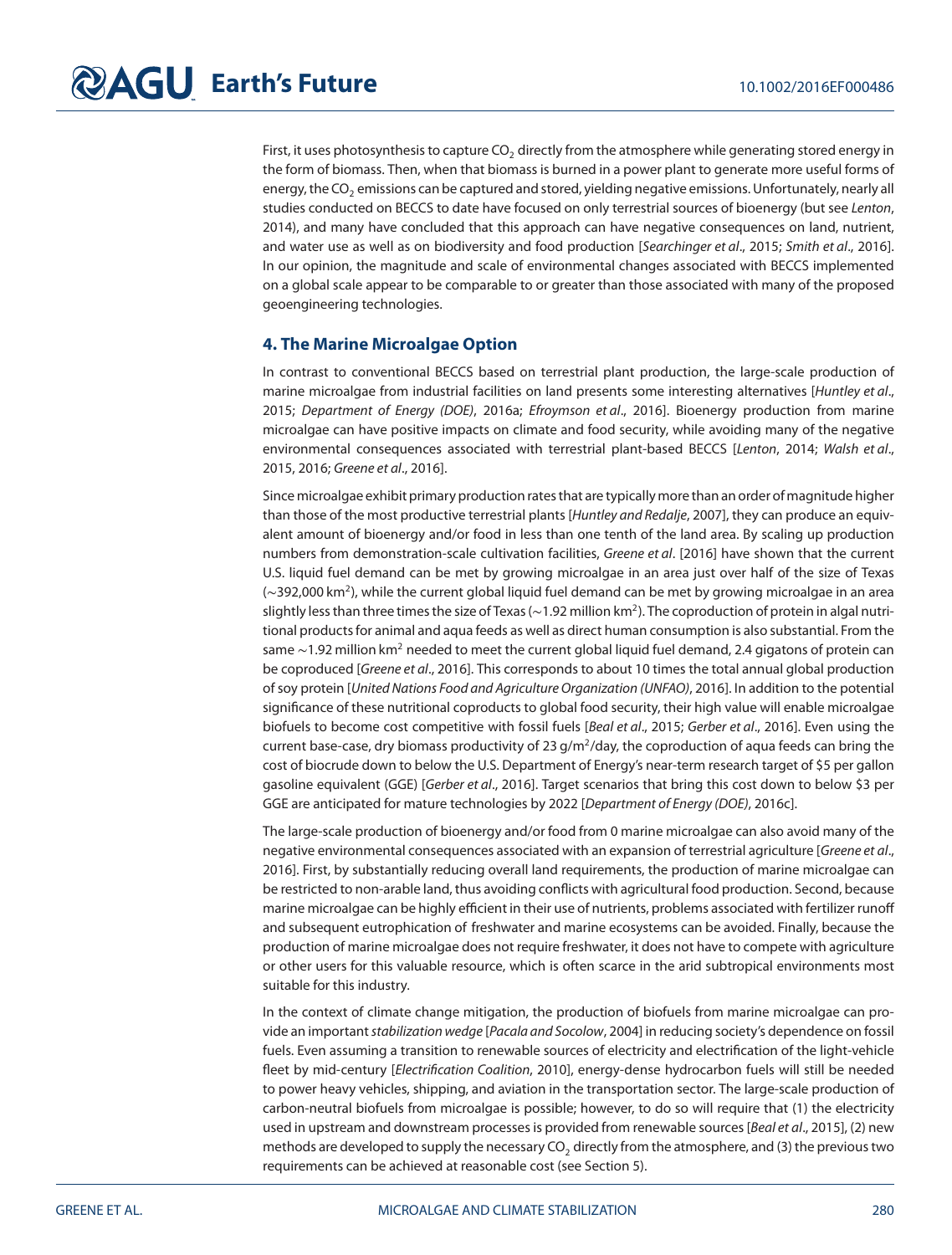Once such methods are developed to produce carbon-neutral biofuels, they can subsequently be modified to achieve negative emissions through the production of long-lived biopetroleum products. By using microalgae-based biopetroleum as a feedstock in the synthesis of many widely used chemical products, such as plastics [Zeller et al., 2013; Otto et al., 2015], industry can achieve negative emissions while simultaneously generating revenue. In contrast to the geological storage of captured CO<sub>2</sub>, use of these plastics and other biopetroleum products in construction projects on a global scale could provide a safer and more economically advantageous method for sequestering large amounts of carbon for extended periods of time [Greene et al., 2010b, 2016].

In addition to the direct role they can play in mitigating and potentially reversing the effects of fossil  $CO<sub>2</sub>$ emissions, marine microalgae can also play an equally important, but indirect role in climate mitigation. As previously mentioned, microalgae exhibit much higher primary production rates than terrestrial plants, thereby greatly reducing the land area required to produce an equivalent amount of bioenergy and/or food. By substituting the cultivation of marine microalgae for conventional agricultural practices, significant  $CO<sub>2</sub>$ emission and water savings can be achieved [Walsh et al., 2015, 2016]. In fact, on a global scale, the avoided emissions resulting from the displacement of conventional agriculture may exceed the benefits of microalgae biofuels in achieving climate stabilization goals [Walsh et al., 2015, 2016].

## **5. Challenges Ahead**

The concept of cultivating marine microalgae on land for bioenergy, food security, and climate stabilization is attractive; however, for it to be successful, solar energy, electrical power,  $CO<sub>2</sub>$ , and nutrients must be supplied in ways that can be demonstrated as favorable through life cycle assessment (LCA), technoeconomic analysis (TEA), and integrated assessment modeling (IAM) [e.g., Sills et al., 2013; Beal et al., 2015; Gerber et al., 2016; Walsh et al., 2016]. High levels of photosynthetically active radiation are necessary to achieve the rates of primary production required for profitable operations, and this sets geographical constraints on the siting of potential production facilities. In a global evaluation of microalgal biofuel production potential, Moody et al. [2014] demonstrated that the world's arid subtropical regions are especially attractive. For marine microalgae, coastal areas in Australia, Brazil, India, Mexico, the Middle East, Saharan North Africa, and southern Africa appear most promising [Moody et al., 2014, figure 1].

The electricity required to power upstream and downstream production processes accounts for a large fraction of the operational expenditures [Beal et al., 2015]. Given the solar radiation requirements for achieving high primary production rates from microalgae, concentrated and photovoltaic solar technologies provide attractive renewable energy options for generating the necessary electricity. Wind energy can also provide an efficient renewable source of electricity [Beal et al., 2015]. From an LCA perspective, the limited penetration of renewable energy sources in current utility-scale power generation makes electricity from the grid less attractive at many locations. However, the scalability of solar and wind energy may make them favorable for localized, onsite electricity generation, especially in the regions viewed as most attractive for large-scale marine microalgae production.

The production of marine microalgae also requires an enhanced supply of  $CO<sub>2</sub>$  to achieve high primary production rates even when grown in open systems exposed to atmospheric  $CO<sub>2</sub>$ . This is because the flux of CO<sub>2</sub> gas across the air–water interface is typically rate limiting at the dilute, ambient concentrations of this gas in the atmosphere. Currently, projections of scaled-up microalgae cultivation rely on off-site industrial sources of CO<sub>2</sub> [Department of Energy (DOE), 2016b]. This creates two major constraints on eventual commercialization. First, most industrial sources of CO<sub>2</sub> are powered by fossil fuels. Hence, the biofuels produced would release fossil-derived carbon when burned and thus are not truly carbon-neutral. Second, the cost of transporting CO<sub>2</sub> gas from off-site, industrial sources becomes prohibitively expensive at distances >10 km. In a detailed engineering design study conducted by Royal Dutch Shell (unpublished), it was determined that the combined costs of transporting CO<sub>2</sub> and seawater severely limited the number of potential sites worldwide that could accommodate the large-scale production of marine microalgae.

Both of the above constraints can be overcome if the required  $CO<sub>2</sub>$  can be directly captured from the atmosphere at the site of cultivation and done so at reasonable cost. One solution would be to deploy a sorbent-based DAC system, as previously described, and then bubble the captured  $CO<sub>2</sub>$  into the photobioreactors or open ponds used for cultivation [Greene et al., 2016]. To be attractive from an economic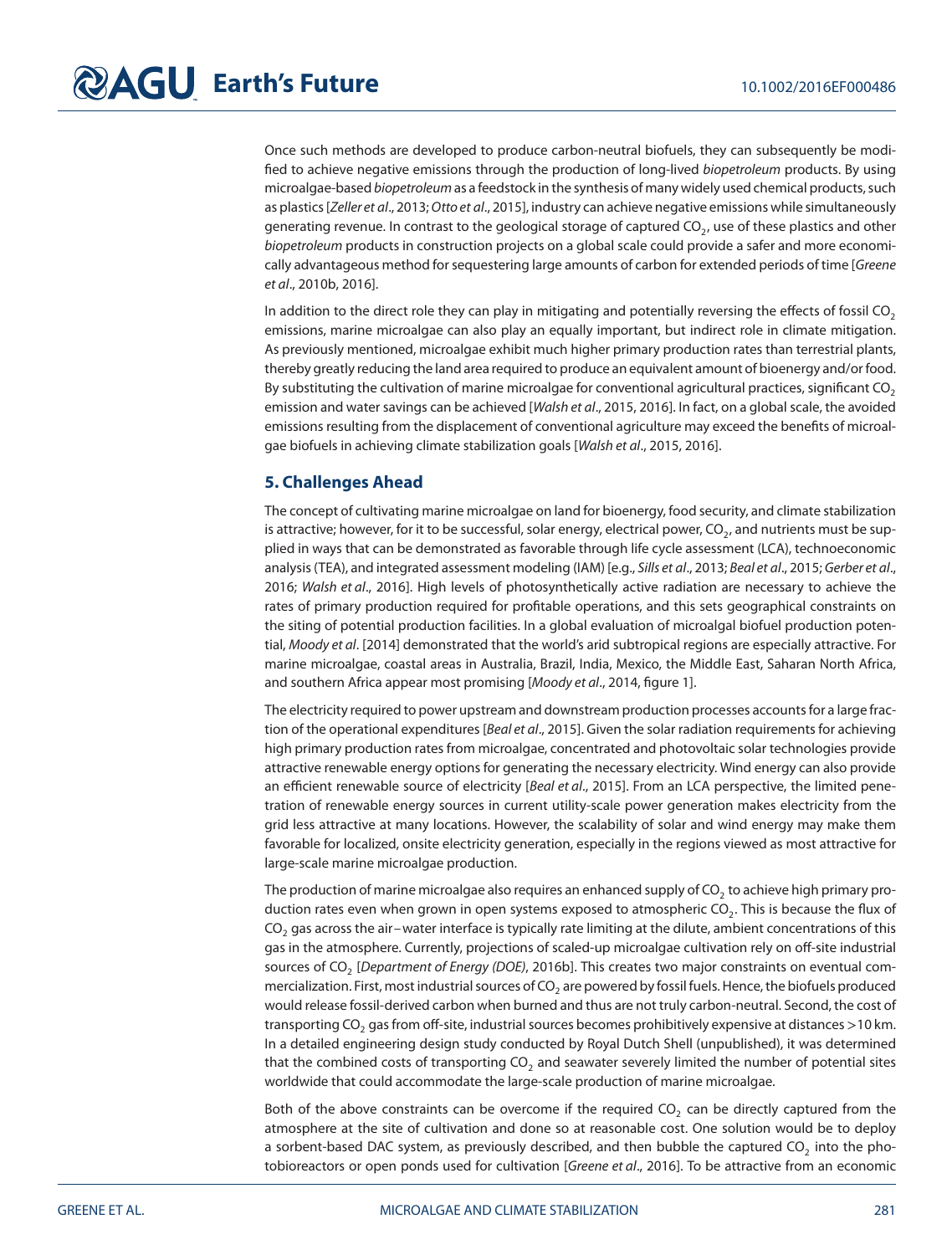perspective, the  $CO<sub>2</sub>$  would have to be supplied at a cost near the lower end of the range estimated for DAC systems (<\$100/ton). To be attractive from an LCA perspective, the electrical power driving CO<sub>2</sub> capture would preferably be provided onsite from a renewable energy source, most likely concentrated or photovoltaic solar.

Another potential solution would involve enhancing the gas transfer efficiency of CO<sub>2</sub> across the air–water interface of open ponds through the development of innovative hydro-mechanical approaches [Greene et al., 2016]. Currently, scientists and engineers at Cornell University are exploring the feasibility of increasing the driving gradient across this interface by reducing the concentration boundary layer thickness [Citerone, 2016]. The basic concept involves "tuning" the pond flow in a manner that induces flow instabilities and concentration boundary layer thinning. By taking advantage of the enhanced  $CO<sub>2</sub>$  transfer efficiency as well as the large surface area presented by the ponds for gas exchange, all of the  $CO<sub>2</sub>$  required for cultivation, at least in the open ponds, could theoretically be provided by hydro-mechanical means. Once again, the power requirements for hydro-mechanical enhancement would need to be cost effective and preferably provided onsite from a renewable energy source. Whether provided by a DAC system or hydro-mechanical enhancement, the onsite capture of  $CO<sub>2</sub>$  directly from the atmosphere would greatly expand the number of potential production sites worldwide.

An additional important challenge to the large-scale industrial production of marine microalgae is its relatively high demand for nutrients, especially phosphorus [Lenton, 2014; Walsh et al., 2016]. Current agricultural demands for phosphorus are unsustainable, and global food security is already at risk this century unless society can become much more efficient in its use of fertilizers and recycling of nutrients from wastewater [Canter et al., 2015]. Fortunately, the cultivation of marine microalgae can be highly efficient in its use of nutrients, only losing those that are actually harvested in the desired products. In addition, microalgae can provide the basis for efficient wastewater treatment systems [Mu et al., 2014]. Therefore, we view the integration of microalgal-based wastewater treatment systems and efficient nutrient recycling as essential to finding a long-term solution to the phosphorus problem.

In conclusion, the large-scale industrial production of marine microalgae can play a multi-faceted role in helping society to achieve the climate stabilization targets agreed to at COP21 in Paris. Significant investments in research and development will be essential during the next decade to improve bioenergy and food production while simultaneously reducing land use and  $CO<sub>2</sub>$  emissions. Rigorous LCA, TEA, and IAM studies must guide future efforts to reduce the associated environmental impacts and financial costs [Department of Energy (DOE), 2016c]. As this technology ramps up to globally relevant scales during the coming decades, society's prospects will improve for meeting the COP21 climate stabilization targets, while simultaneously achieving energy and food security.

#### **Acknowledgments**

All coauthors of this article are currently members of the Marine Algae Industrialization Consortium (MAGIC) Design Team, supported by a grant to Duke University from the U.S. Department of Energy (DE-EE0007091). The Design Team previously participated in the Cornell Marine Algae Biofuels Consortium, supported by grants from the U.S. Department of Energy (DE-EE0003371) and U.S. Department of Agriculture (2011-10006-30361). Support for MJW was provided by the National Biomedical Research Foundation.

#### **References**

Allen, M. R., D. J. Frame, C. Huntingford, C. D. Jones, J. Lowe, and M. Meinshausen (2009), Warming caused by cumulative carbon emissions towards the trillionth tonne, Nature, 458, 1163–1166, doi[:10.1038/nature08019.](http://dx.doi.org/info:doi/10.1038/nature08019)

- American Physical Society (APS) (2011), Direct Air Capture of CO<sub>2</sub> with Chemicals: A Technology Assessment for the APS Panel on Public Affairs, American Physical Society, Washington, D. C.
- Beal, C. M., L. N. Gerber, D. L. Sills, M. E. Huntley, S. C. Machesky, M. J. Walsh, J. W. Tester, I. Archibald, J. Granados, and C. H. Greene (2015), Algal biofuel production for fuels and feed in a 100-Ha facility: A comprehensive techno-economic analysis and life cycle assessment, Algal Res., 10, 266–279, doi[:10.1016/j.algal.2015.04.017.](http://dx.doi.org/info:doi/10.1016/j.algal.2015.04.017)
- Boucher, O., V. Bellassen, H. Benveniste, P. Ciais, P. Criqui, C. Guivarch, H. Le Treutc, S. Mathye, and R. Seferiang (2016), Opinion: In the wake of Paris Agreement, scientists must embrace new directions for climate change research, Proc. Natl. Acad. Sci. U. S. A., 113(27), 7287–7290, doi[:10.1073/pnas.1607739113.](http://dx.doi.org/info:doi/10.1073/pnas.1607739113)
- Canter, C. E., P. Blowers, R. M. Handler, and D. R. Shonnard (2015), Implications of widespread algal biofuels production on macronutrient fertilizer supplies: Nutrient demand and evaluation of potential alternate nutrient sources, Appl. Energy, 143, 71–80, do[i:10.1016/j.apenergy.2014.12.065.](http://dx.doi.org/info:doi/10.1016/j.apenergy.2014.12.065)
- Citerone, V. R. (2016), Enhancing gas transfer at an air-water interface through strengthened secondary flows motivated by algal biofuel production, Master's thesis, Cornell Univ., Ithaca, N. Y.
- Clarke, L., et al. (2014), Assessing Transformation Pathways, in Climate Change 2014: Mitigation of Climate Change. Contribution of Working Group III to the Fifth Assessment Report of the Intergovernmental Panel on Climate Change, Cambridge Univ. Press, Cambridge, U. K.
- Department of Energy (DOE) (2016a), National Algal Biofuels Technology Review, U.S. Dep. Energy, Off. Energy Eff. Renew. Energy, Bioenergy Technol. Off., Washington, D. C.
- Department of Energy (DOE) (2016b), 2016 billion-ton report: Advancing domestic resources for a thriving bioeconomy, volume 1: Economic availability of feedstocks, Rep. ORNL/TM-2016/160, Oak Ridge Natl. Lab., Oak Ridge, Tenn.
- Department of Energy (DOE) (2016c), Process design and economics for the production of algal biomass: Algal biomass production in open pond systems and processing through dewatering for downstream conversion, Natl. Renew. Energ. Lab. Tech. Rep. NREL/TP-5100-64772, Golden, Colo.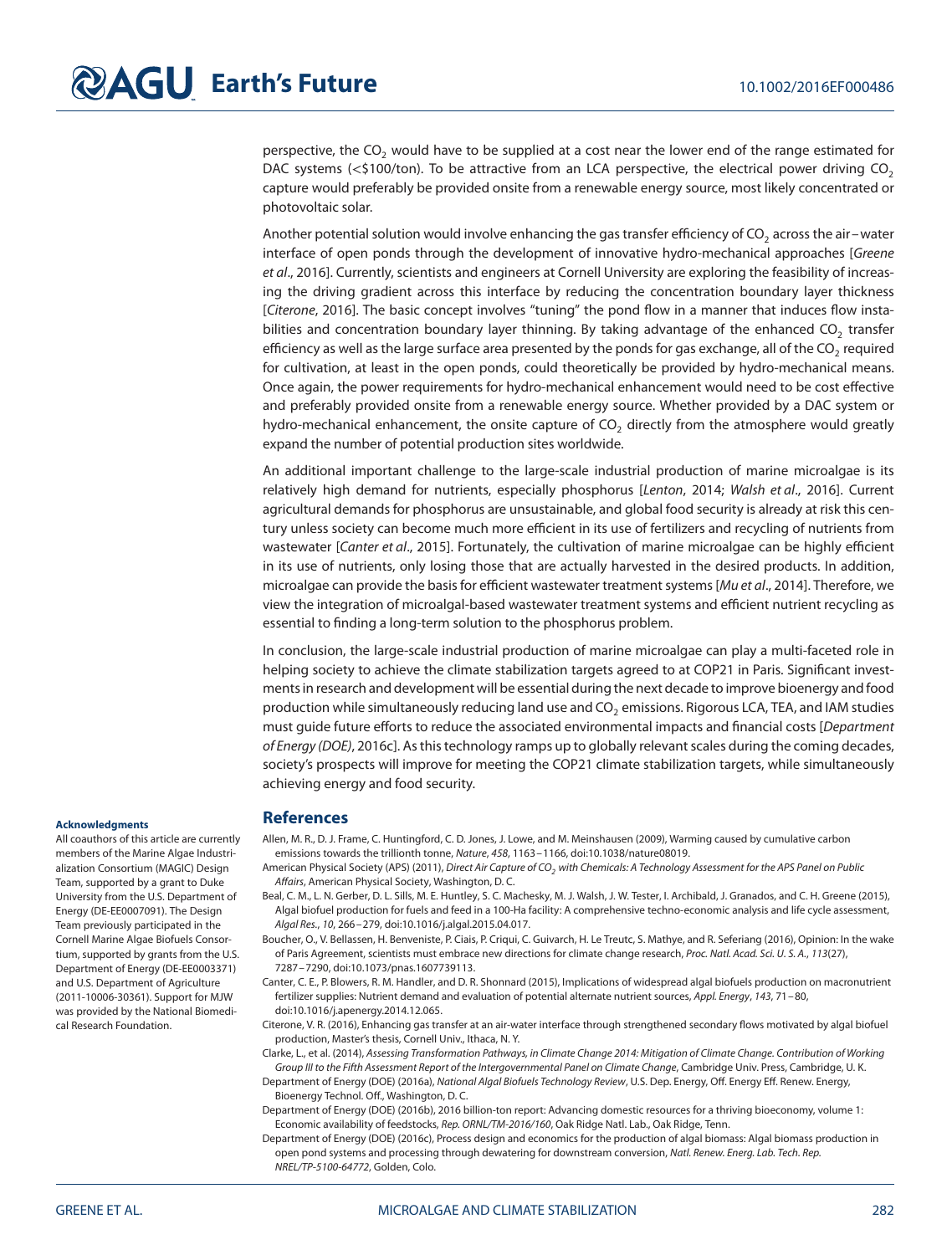# **Earth's Future** 10.1002/2016EF000486

Edenhofer, O., et al. (Eds) (2014), IPCC Climate Change 2014: Mitigation of Climate Change, Cambridge Univ. Press, Cambridge, U. K. Efroymson, R. A., V. H. Dale, and M. H. Langholtz (2016), Socioeconomic indicators for sustainable design and commercial development of algal biofuel systems, Global Change Biol. Bioenergy, doi[:10.1111/gcbb.12359.](http://dx.doi.org/info:doi/10.1111/gcbb.12359)

Electrification Coalition (2010), Fleet Electrification Roadmap: Revolutionizing Transportation and Achieving Energy Security, Electrification Coalition, Washington, D. C.

Geden, O. (2015), Policy: Climate advisers must maintain integrity, Nature, 521, 27–28, doi[:10.1038/521027a.](http://dx.doi.org/info:doi/10.1038/521027a)

Gerber, L. N., J. W. Tester, C. M. Beal, M. E. Huntley, and D. L. Sills (2016), Target cultivation and financing parameters for sustainable production of fuel and feed from microalgae, Environ. Sci. Technol., 50(7), 3333-3341, do[i:10.1021/acs.est.5b05381.](http://dx.doi.org/info:doi/10.1021/acs.est.5b05381)

Greene, C. H., D. J. Baker, and D. H. Miller (2010a), A very inconvenient truth, Oceanography, 23(1), 214–218, doi[:10.5670/oceanog.2010.98.](http://dx.doi.org/info:doi/10.5670/oceanog.2010.98) Greene, C. H., B. C. Monger, and M. E. Huntley (2010b), Geoengineering: The inescapable truth of getting to 350, Solutions, 1, 57–66.

Greene, C. H., et al. (2016), Marine microalgae: Climate, energy, and food security from the sea, Oceanography, 29(4), 10-15, doi[:10.5670/oceanog.2016.91.](http://dx.doi.org/info:doi/10.5670/oceanog.2016.91)

Hansen, J., et al. (2016), Ice melt, sea level rise and superstorms: Evidence from paleoclimate data, climate modeling, and modern observations that 2° C global warming could be dangerous, Atmos. Chem. Phys., 16, 3761-3812, doi[:10.5194/acp-16-3761-2016.](http://dx.doi.org/info:doi/10.5194/acp-16-3761-2016) [Available at [www.atmos-chem-phys.net/16/3761/.](http://www.atmos-chem-phys.net/16/3761/)].

Hickman, L. (2016), Timeline: How BECCS became climate change's 'saviour' technology, Carbon Brief. [Available at [https://www](https://www.carbonbrief.org/beccs-the-story-of-climate-changes-saviour-technology) [.carbonbrief.org/beccs-the-story-of-climate-changes-saviour-technology.](https://www.carbonbrief.org/beccs-the-story-of-climate-changes-saviour-technology)]

Holmes, G., and D. Keith (2012), An air-liquid contactor for large-scale capture of CO<sub>2</sub> from air, Philos. Trans. R. Soc. A, 370, 4380-4403, doi[:10.1098/rsta.2012.0137.](http://dx.doi.org/info:doi/10.1098/rsta.2012.0137)

House, K. Z., A. C. Baclig, M. Ranjan, E. A. van Nierop, J. Wilcox, and H. Herzog (2011), Economic and energetic analysis of capturing CO<sub>2</sub> from ambient air, Proc. Natl. Acad. Sci. U. S. A., 108(51), 20428–20433, doi[:10.1073/pnas.1012253108.](http://dx.doi.org/info:doi/10.1073/pnas.1012253108)

Huntley, M. E., and D. J. Redalje (2007), CO<sub>2</sub> mitigation and renewable oil from photosynthetic microbes: A new appraisal, Mitig. Adapt. Strat. Global Change, 12, 573–608, doi[:10.1007/s11027-006-7304-1.](http://dx.doi.org/info:doi/10.1007/s11027-006-7304-1)

Huntley, M. E., Z. I. Johnson, S. L. Brown, D. L. Sills, L. Gerber, I. Archibald, S. C. Machesky, J. Granados, C. Beal, and C. H. Greene (2015), Demonstrated large-scale production of marine microalgae for fuels and feed, Algal Res., 10, 249–265, doi[:10.1016/j.algal.2015.04.016.](http://dx.doi.org/info:doi/10.1016/j.algal.2015.04.016) International Energy Agency (IEA) (2016), Oil market report 2016. [Available at [http://www.iea.org/aboutus/faqs/oil/.](http://www.iea.org/aboutus/faqs/oil/)]

IPCC (2007), Summary for policymakers, in climate change 2007: The physical science basis, in Contribution of Working Group I to the Fourth Assessment Report of the Intergovernmental Panel on Climate Change, edited by S. Solomon, D. Qin, M. Manning, Z. Chen, M. Marquis, K.B. Averyt, M. Tignor and H.L. Miller, Cambridge Univ. Press, Cambridge, U. K.

IPCC (2013), Summary for policymakers, in Climate Change 2013: The Physical Science Basis. Contribution of Working Group I to the Fifth Assessment Report of the Intergovernmental Panel on Climate Change, edited by T.F. Stocker, D. Qin, G.-K. Plattner, M. Tignor, S.K. Allen, J. Boschung, A. Nauels, Y. Xia, V. Bex and P.M. Midgley, Cambridge Univ. Press, Cambridge, U. K.

Jones, N. (2009), Climate crunch: Sucking it up, Nature, 458, 1094–1097, doi[:10.1038/4581094a.](http://dx.doi.org/info:doi/10.1038/4581094a)

Keith, D. W., M. Ha-Duong, and J. K. Stolaroff (2006), Climate strategy with CO<sub>2</sub> capture from air, Clim. Change, 74, 17-45, doi[:10.1007/s10584-005-9026-x.](http://dx.doi.org/info:doi/10.1007/s10584-005-9026-x)

Lenton, T. M. (2012), Arctic climate tipping points, AMBIO, 41, 10–22, doi[:10.1007/s13280-011-0221-x.](http://dx.doi.org/info:doi/10.1007/s13280-011-0221-x)

Lenton, T. M. (2014), The global potential for carbon dioxide removal, in Geoengineering of the Climate System, edited by R. E. Hester and R. M. Harrison , pp. 52–79 , Royal Society of Chemistry, Cambridge, U. K., doi: [10.1039/9781782621225-00052.](http://dx.doi.org/info:doi/10.1039/9781782621225-00052)

Lenton, T. M., H. Held, E. Kriegler, J. Hall, W. Lucht, S. Rahmstorf, and H. J. Schellnhuber (2008), Tipping elements in the Earth's climate system, Proc. Natl. Acad. Sci. U. S. A., 105(6), 1786–1793, doi[:10.1073/pnas.0705414105.](http://dx.doi.org/info:doi/10.1073/pnas.0705414105)

McGlade, C., and P. Ekins (2015), The geographical distribution of fossil fuels unused when limiting global warming to 2 ∘C, Nature, 517, 187–190, doi[:10.1038/nature14016.](http://dx.doi.org/info:doi/10.1038/nature14016)

Meinshausen, M., N. Meinshausen, W. Hare, S. C. B. Raper, K. Frieler, R. Knutti, D. J. Frame, and M. R. Allen (2009), Greenhouse-gas emission targets for limiting global warming to 2° C, Nature, 458, 1158-1163, doi[:10.1038/nature08017.](http://dx.doi.org/info:doi/10.1038/nature08017)

Moody, J.W., C.M. McGinty, and J.C. Quinn (2014), Global evaluation of biofuel potential from microalgae, Proc. Natl. Acad. Sci. U.S.A., 111(23), 8691–8696, doi: [10.1073/ pnas.1321652111](http://dx.doi.org/info:doi/10.1073/pnas.1321652111)

Mu, D., M. Min, B. Krohn, K. A. Mullins, R. Ruan, and J. Hill (2014), Life cycle environmental impacts of wastewater-based algal biofuels, Environ. Sci. Technol., 48(19), 11696–11704, doi[:10.1021/es5027689.](http://dx.doi.org/info:doi/10.1021/es5027689)

Otto, A., T. Grube, S. Schiebahn, and D. Stolten (2015), Closing the loop: Captured CO<sub>2</sub> as a feedstock in the chemical industry, Energy Environ. Sci., 8, 3283–3297, doi[:10.1039/c5ee02591e.](http://dx.doi.org/info:doi/10.1039/c5ee02591e)

Pacala, S., and R. Socolow (2004), Stabilization wedges: Solving the climate problem for the next 50 years with current technologies, Science, 305, 968–972, doi[:10.1126/science.1100103.](http://dx.doi.org/info:doi/10.1126/science.1100103)

Rockstrom, J., et al. (2009), A safe operating space for humanity, Nature, 461, 472–475, doi[:10.1038/461472a.](http://dx.doi.org/info:doi/10.1038/461472a)

Rogelj, J., G. Luderer, R. C. Pietzcker, E. Kriegler, M. Schaeffer, V. Krey, and K. Riahi (2015), Energy system transformations for limiting end-of-century warming to below 1.5 ∘C, Nat. Clim. Change, 5, 519–527, doi[:10.1038/nclimate2572.](http://dx.doi.org/info:doi/10.1038/nclimate2572)

Royal Society (2009), Geoengineering the Climate: Science, Governance and Uncertainty, Royal Society, London.

Schellnhuber, H. J., S. Rahmstorf, and R. Winkelmann (2016), Why the right climate target was agreed in Paris, Nat. Clim. Change, 6, 649–653, doi[:10.1038/nclimate3013.](http://dx.doi.org/info:doi/10.1038/nclimate3013)

Searchinger, T. D., R. Edwards, D. Mulligan, R. Heimlich, and R. Plevin (2015), Do biofuel policies seek to cut emissions by cutting food? Science, 347, 1420–1422, doi[:10.1126/science.1261221.](http://dx.doi.org/info:doi/10.1126/science.1261221)

Sills, D. L., V. Paramita, M. J. Franke, M. C. Johnson, T. M. Akabas, C. H. Greene, and J. W. Tester (2013), Quantitative uncertainty analysis of life cycle assessment for algal biofuel production, Environ. Sci. Technol., 47(2), 687–694, doi[:10.1021/es3029236.](http://dx.doi.org/info:doi/10.1021/es3029236)

Smith, P., et al. (2016), Biophysical and economic limits to negative CO<sub>2</sub> emission, Nat. Clim. Change, 6, 42-50, doi[:10.1038/nclimate2870.](http://dx.doi.org/info:doi/10.1038/nclimate2870) United Nations Food and Agriculture Organization (UNFAO) (2016), 2016. FAOSTAT. [Available a[t http://faostat3.fao.org/browse/Q/QC/E.](http://faostat3.fao.org/browse/Q/QC/E)] United Nations Framework Convention on Climate Change (UNFCCC) (1992), UN Framework Convention on Climate Change, Palais des Nations, Geneva, Switz. [Available at [http://www.unfccc.de/index.html.\]](http://www.unfccc.de/index.html).

United Nations Framework Convention on Climate Change (UNFCCC) (2015), Adoption of the Paris Agreement, Rep.

FCCC/CP/2015/L.9/Rev.1. [Available at [http://unfccc.int/resource/docs/2015/cop21/eng/10a01.pdf\]](http://unfccc.int/resource/docs/2015/cop21/eng/10a01.pdf)

Victor, D. G., and C. F. Kennel (2014), Climate policy: Ditch the 2 ∘C warming goal, Nature, 514, 30–31, doi[:10.1038/514030a.](http://dx.doi.org/info:doi/10.1038/514030a) Walsh, B. J., et al. (2015), New feed sources key to ambitious climate targets, Carbon Bal. Manage., 10, 26, doi[:10.1186/s13021-015-0040-7.](http://dx.doi.org/info:doi/10.1186/s13021-015-0040-7)